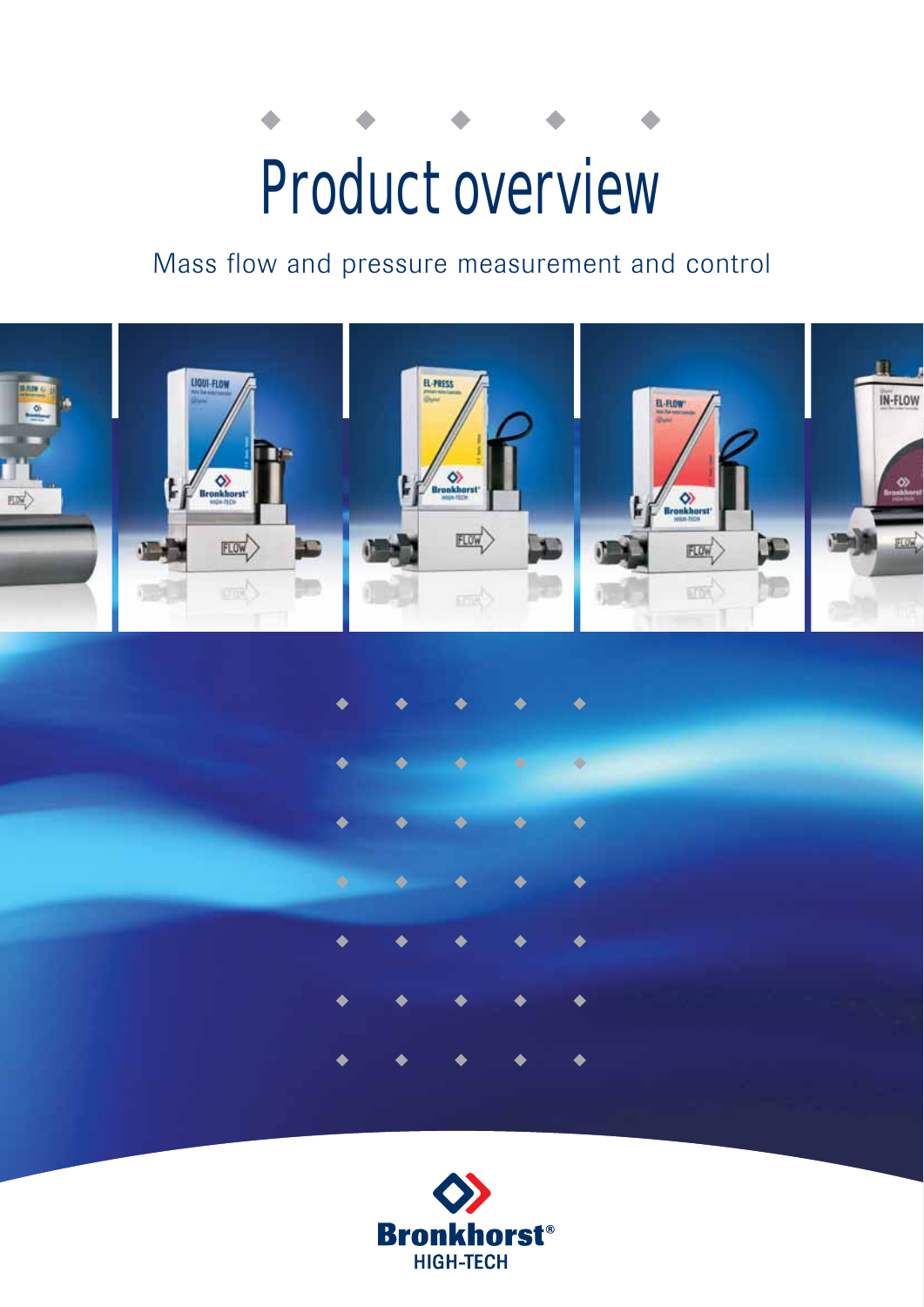# About Bronkhorst High-Tech



BRONKHORST HIGH-TECH HEADQUARTERS, THE NETHERLANDS

# > Product range

Bronkhorst High-Tech B.V., established in 1981, offers an extensive range of thermal and coriolis Mass Flow Meters and Controllers. Numerous styles of both standard and customized instruments are offered for applications in laboratory, industrial and hazardous areas. The full scale measuring range for these instruments can be selected between 0...1 ml<sub>n</sub>/min and 0...10000 m<sup>3</sup><sub>n</sub>/h for gases and 0...30 mg/h up to 0...600 kg/h for liquids. Furthermore Bronkhorst High-Tech offers pressure transducers and controllers with a minimum range of 0...100 mbar and a maximum range of 0...400 bar.

In this leaflet Bronkhorst High-Tech briefly describes the various product lines. On request, a technical brochure of each product can be submitted.



# > Round-the-clock support

Bronkhorst High-Tech is a truly worldwide organisation with its Head Office being located in the town of Ruurlo in The Netherlands. With a total head-count now exceeding 250 employees, it is impressive that 45 of these are involved with R&D, 100 in manufacture and 40 involved with after-sales service and customer care. In actual fact, the Customer Service Department offers "round-the-clock" support, seven days a week, to customers in every corner of the world.

Our specialist teams are available to you to ensure pre- and post sales support with diverse needs, such as application advice, on-site inspection & calibration and start-up assistance.

# > Sales representation and service

In addition to the sales office in Veenendaal of The Netherlands there are branch offices in Great Britain, France, Switzerland and Northern Germany whereby local expertise and service is offered. Bronkhorst High-Tech has also built up an extensive complimentary network of distributors and service stations across the rest of Europe and, indeed, yet further representation in such countries as the USA, Japan, Australia, New Zealand, Canada, Israel, India, South Africa, Brazil and Korea.

# > Quality

Customer satisfaction, innovation and quality of product and service have been the cornerstones of Bronkhorst High-Tech's success. In 1987 the company obtained the Koning Willem I Award for a young successful enterprise and in 1992 the company was accredited to ISO 9001 with ISO 14001 (an International Standard for environmental management) following three years later. In January 2004 this ongoing commitment was rewarded by accreditation to the most recent Quality Management System, ISO 9001:2000.





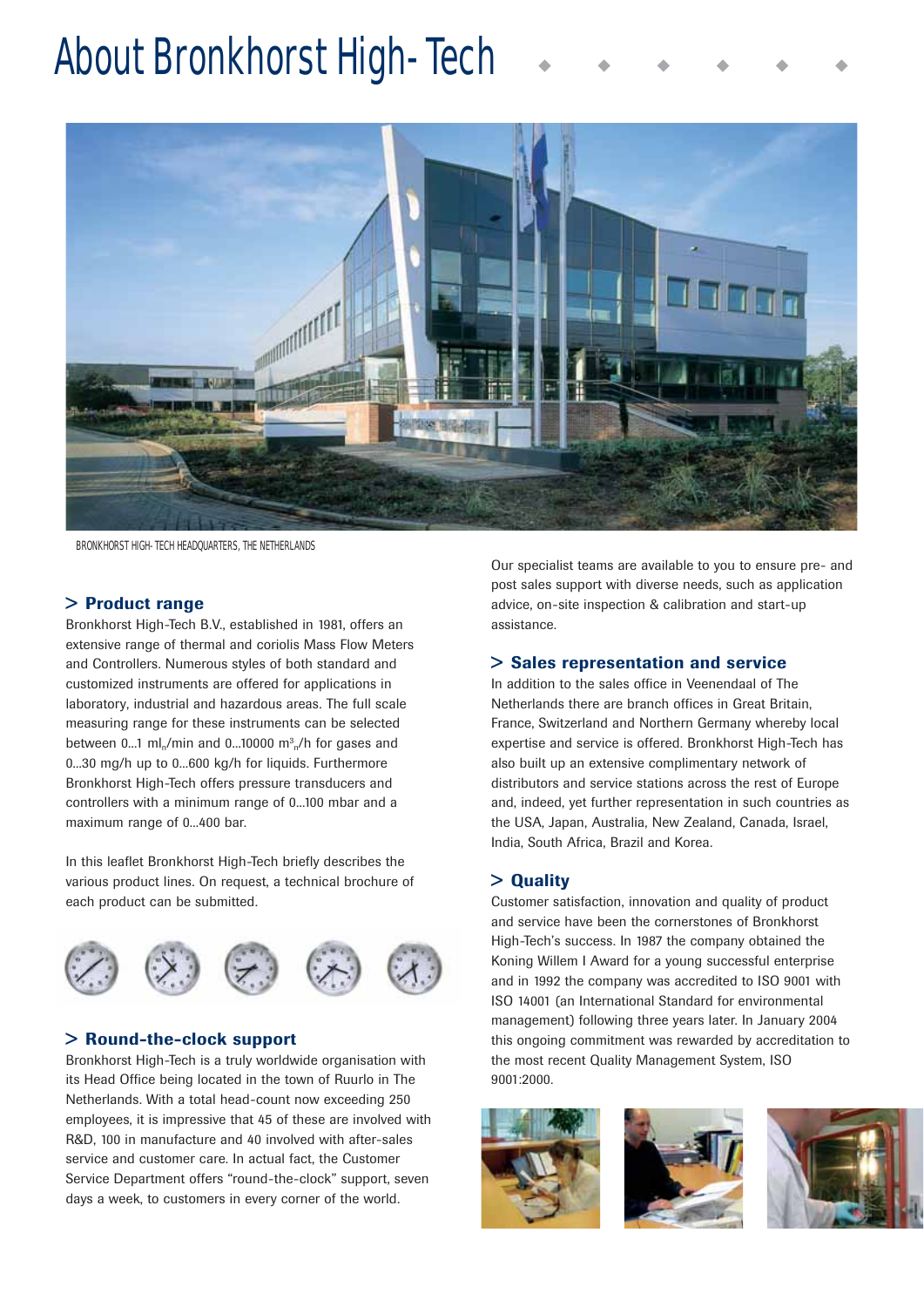# Laboratory & instrumentation

Mass Flow Meters and Controllers for gas applications with an electronic housing suitable for laboratory conditions. EL-FLOW® series instruments are truly unique in their capability to control flow ranges between  $0...1$  ml<sub>n</sub>/min and  $0...1250$  l<sub>n</sub>/min with pressure rating ranging between vacuum and 400 bar - all in one range of instruments. This versatility in flow ranges and in operating conditions has ensured that the EL-FLOW® series remains our most popular and field proven of instruments.

# > Features

- ◆ fast response
- $\blacklozenge$  best accuracy:  $\pm$  0,5% of reading  $+ \pm$  0,1% of F.S.
- ◆ analog and digital (fieldbus) communication
- ◆ metal sealed versions available

# > Flow ranges (based on air)

smallest  $0...1$  ml<sub>n</sub>/min, highest  $0...1250$  l<sub>n</sub>/min

# **Industry**

IN-FLOW series Mass Flow Meters / Controllers are thermal Mass Flow Meters for gas applications requiring a rugged design and suitability for industrial environments. The electronics housing is rated to IP65 and is suitable for use in Zone 2.

# > Features

- ◆ IP65 protection (dust- and weatherproof)
- ◆ analog and digital (fieldbus) communication
- ◆ ATEX approved for Zone 2

# > Flow ranges (based on air)

smallest 0...15 ml<sub>n</sub>/min, highest 0...11.000 m<sup>3</sup><sub>n</sub>/h



EL-FLOW **Glass** 

> 0) **Bronkhors** HIGHLTECK

# Ex-proof

EX-FLOW series Mass Flow Meters / Controllers are thermal Mass Flow Meters / Controllers for gas applications requiring rugged design and suitability for hazardous areas. The electronics housing is rated to IP65 and approved according to ATEX with the classification II 2 G EEx ib IIC T4.

# > Features

- ATEX approved for Zone 1
- ◆ rugged IP65 housing

# > Flow ranges (based on air)

smallest 0...7,5 ml $_{\sf n}$ /min, highest 0...11.000 m $^{\rm 3}$ <sub>n</sub>/h

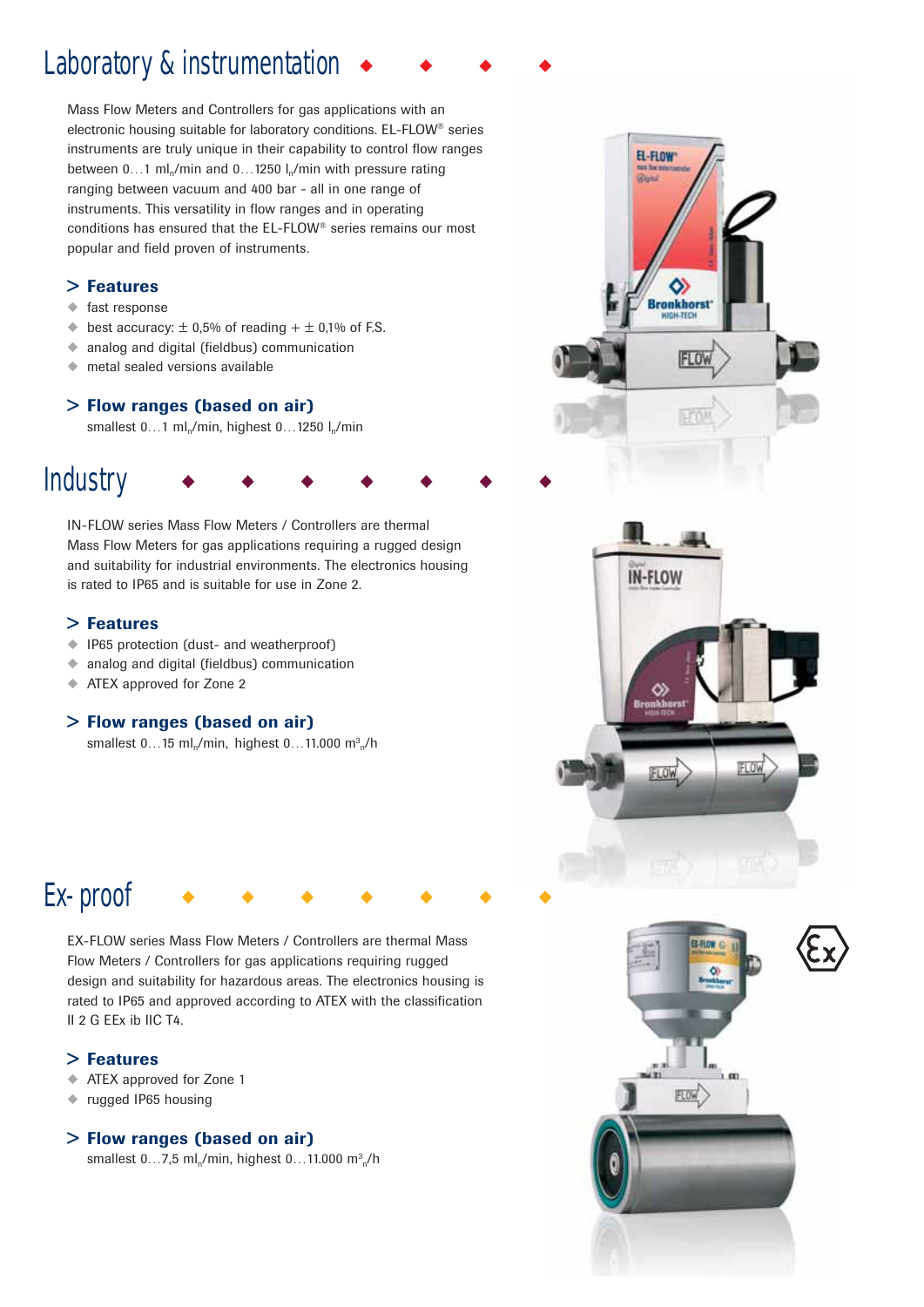# Low pressure drop

LOW-ΔP-FLOW series Mass Flow Meters and Controllers are derived from the EL-FLOW series. The special construction of both sensor and flow restriction makes this series suitable for low pressure drop applications (the sensor only requires 0,5 to 5 mbar). Furthermore the larger flow channels minimize the risks of clogging and facilitate the cleaning and purging of these LOW-ΔP-FLOW instruments.

# > Features

- ◆ very low pressure drop
- ◆ no moving parts
- ◆ suitable for corrosive
- 
- gases
- also available with IN-FLOW industrial housing
- ◆ all stainless steel construction
- ◆ analog and digital (fieldbus)
- communication

# > Flow ranges (based on air)

smallest  $0...10$  ml<sub>n</sub>/min, highest  $0...200$  m<sup>3</sup><sub>n</sub>/h

# **Pressure**

The EL-PRESS series electronic pressure meters and controllers have a well-proven compact thru-flow design and are available in pressure ranges for 0…100 mbar up to 0…400 bar. A differential pressure transmitter can also be supplied in the range of 0…15 bar. The pressure controller performs with high accuracy and repeatability and should be specified for forward pressure control or backward pressure control.

# > Features

- suitable for liquids and gases
- ◆ analog and digital (fieldbus) communication
- ◆ metal sealed versions available

# > Pressure ranges

smallest 0…100 mbar, highest 0…400 bar

# OEM solutions

In addition to the standard product line, Bronkhorst High-Tech provides tailor-made, complete fluid control solutions for OEMsystems. On a compact manifold or rail system one or more mass flow or pressure sensor modules can be combined with control valves, shut-off valves, mixing chambers, filters or any other functional module as per customer's request.

# > Features

- ◆ compact, modular construction
- ◆ combinations of functions possible
- ◆ pre-tested "plug-and-play" units
- ◆ attractive pricing
- ◆ downported; easy assembly / exchange of modules





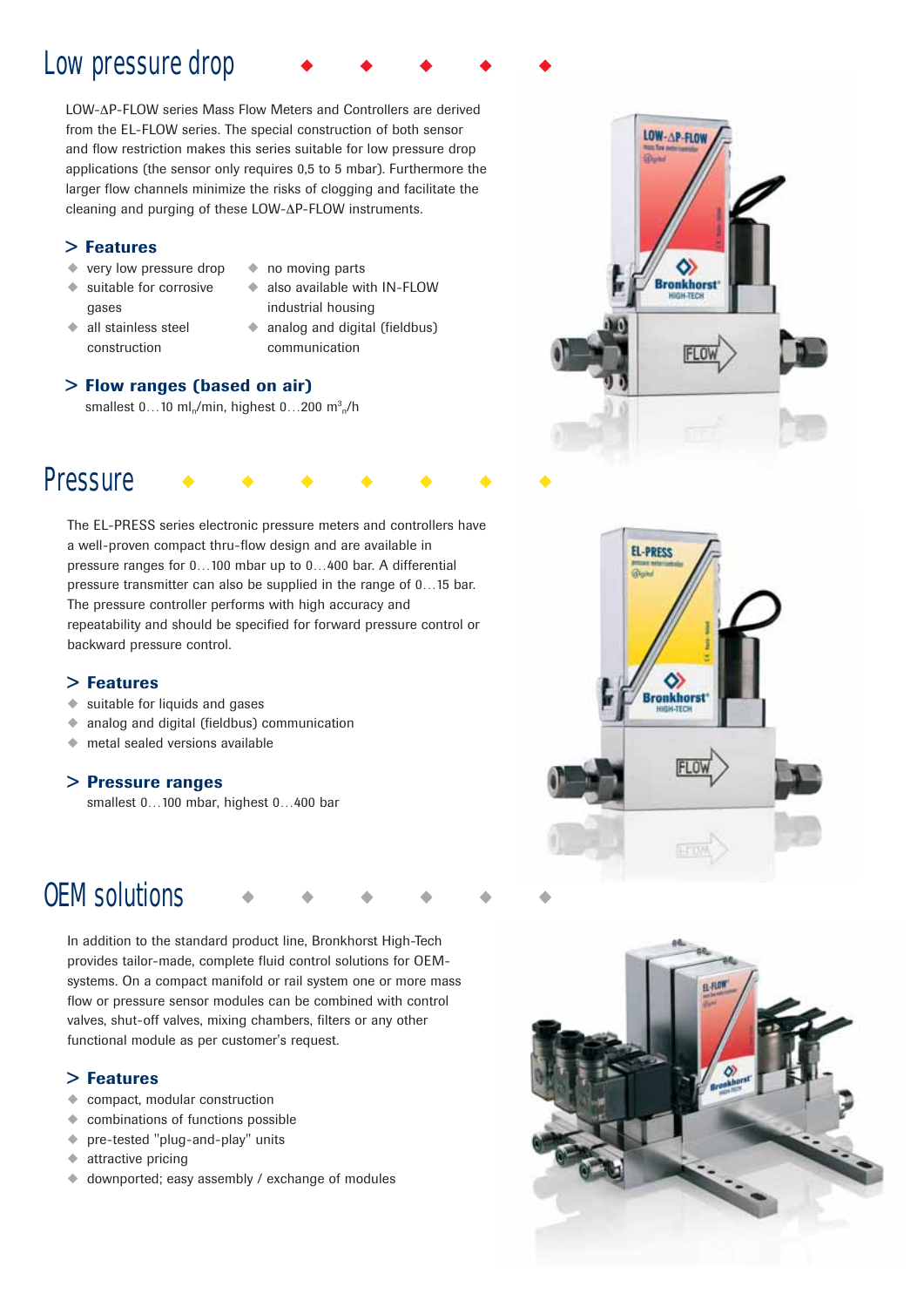# **Liquid**

Mass Flow Meters and Controllers for liquids in ranges between 0…5 g/h and 0…20 kg/h (water equivalent). LIQUI-FLOW® flow meters only require a small differential pressure. Despite utilizing direct measurement (i.e. without a by-pass) the temperature rise of the fluid is minimal; only approx. 1…5 °C. This greatly limits the danger of evaporation or degradation of the fluid.

# > Features

- ◆ fast and accurate measuring signal
- ◆ analog (models L1/L2) and digital (models L10/L20/L30) versions available
- ◆ thru-flow measurement (no by-pass)
- ◆ insensitive to mounting position

# > Flow ranges (based on water)

smallest 0…5 g/h, highest 0…20 kg/h

# Ultra low flow

For ultra low flow ranges of liquids Bronkhorst High-Tech developed the μ-FLOW series for 0…30 mg/h up to 0…2 g/h water equivalent. The thermal Mass Flow Meters can be close-coupled to a LIQUI-FLOW® control valve for pulsation-free control.

# > Features

- $\bullet$  neglegible internal volume
- ◆ analog and digital (fieldbus) communication
- ◆ insensitive to mounting position

# > Flow ranges (based on water)

smallest 0…30 mg/h, highest 0…2 g/h





# Evaporation

The CEM-System (Controlled Evaporation and Mixing) is an innovative Liquid Delivery System that can replace traditional Bubbler Systems. It consists of a liquid flow controller, an MFC for carrier gas and a temperature controlled mixing and evaporation device. The system is suitable for mixing liquid flows of 0,25…1000 g/h resulting in saturated vapor flows of  $5$  ml<sub>n</sub>/min to 20 l<sub>n</sub>/min.

# > Features

- ◆ accurately controlled gas/liquid mixture (mass flow)
- ◆ fast response
- ◆ very stable vapour flow
- ◆ handles water, solvents, liquid mixtures

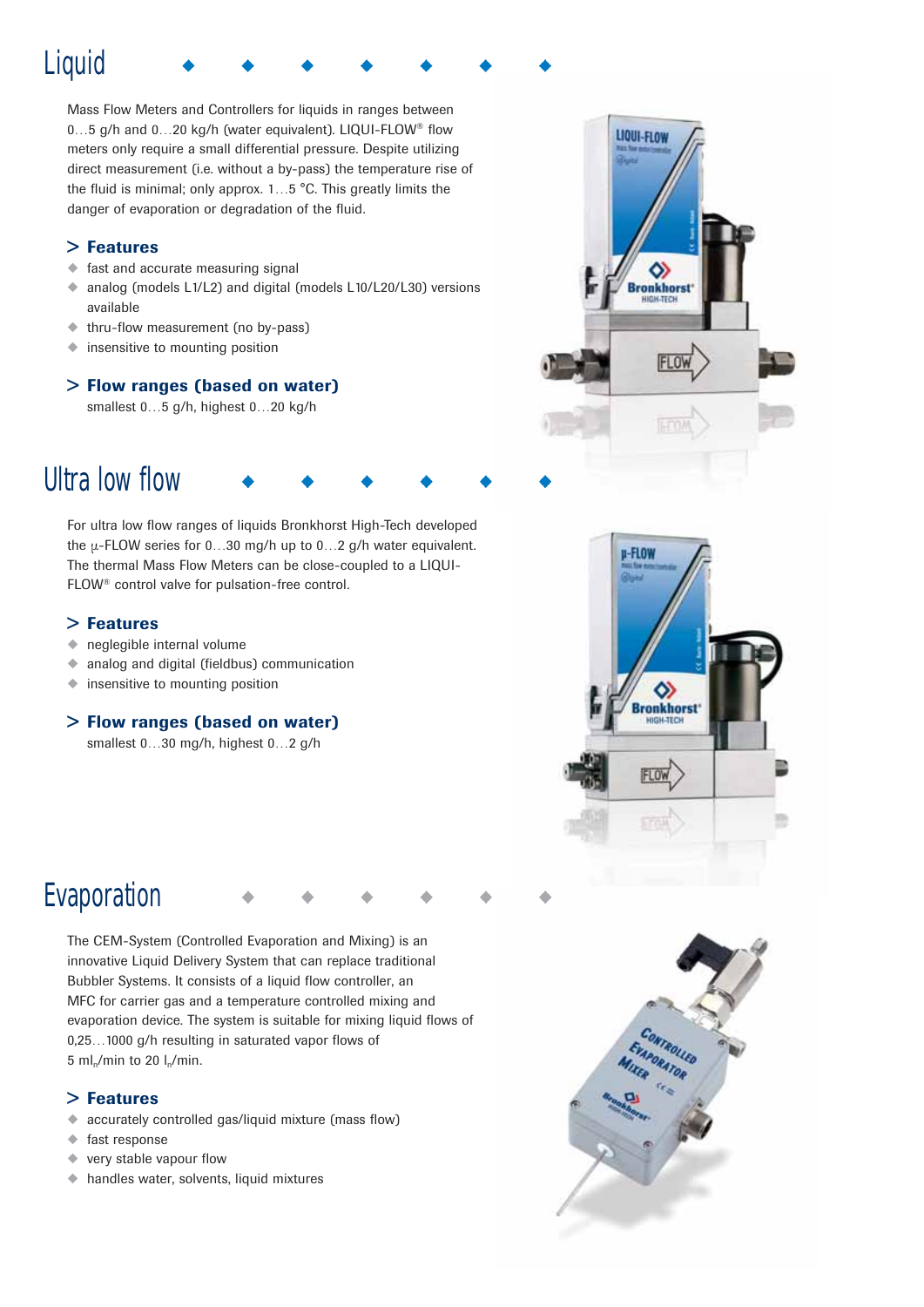# Ultra compact - chip technology

Equipment manufacturers are looking for compact solutions to monitor or control gas flow or pressure in their system. Due to the use of micro solid state technology (MEMS), Bronkhorst has been able to halve the footprint dimension of conventional instruments to 0.75", thereby realizing the IQ+FLOW series of ultra compact Mass Flow and Pressure Controllers.

# > Features

- ◆ compact assembly ensures space efficiency
- ◆ very stable Zero, thanks to thermally balanced chip-sensor
- ◆ high accuracy
- ◆ fast response (down to 150 msec)
- ◆ optional: customer specific designs for OEM-applications

# > Ranges

*Flow ranges:* from 50 ml<sub>n</sub>/min up to 2 l<sub>n</sub>/min (FS), based on air *Pressure ranges:* from of 0...5 /0...15 / 0...30 / 0...100 /0...150 psi (other ranges on request)

# Coriolis mass flow

For flow ranges up to 0…600 kg/h Bronkhorst High-Tech designed a new series mass flow metering instruments, offering high accuracy. CORI-FLOW® utilizes a patented, advanced Coriolis type mass flow sensor to achieve unsurpassed performance, even with changing operation conditions in pressure, temperature, density, conductivity and viscosity. CORI-FLOW® is offered with or without an integral control valve but with both analog and digital communications.

# > Features

- ◆ direct mass flow measurement
- ◆ fast response time
- $\bullet$  high accuracy (up to  $\pm$ 0,1% FS plus 0,2% of reading)
- ◆ IP65 housing with optional ATEX Zone 2 approval
- ◆ analog plus digital communication

# > Flow ranges

smallest 0…200 g/h, highest 0…600 kg/h

# Power supply / readout systems

Bronkhorst High-Tech offers various readout systems for powering Mass Flow and Pressure Meters / Controllers:

- ◆ E-5700 standard analog PS/Readouts, standard, economical 2-, 4- or 6-channel units.
- ◆ E-7000 advanced digital PS/Readouts, both single- and multi-channel configurations.

# > Features E-5700 series

- ◆ table top / rack / panel mount housings
- ◆ 1 indicator per 2 channels, with selector switch
- ◆ internal / external setpoint

# > Features E-7000 series

direct / percentual reading

◆ totalisation

◆ alarms ◆ master / slave function







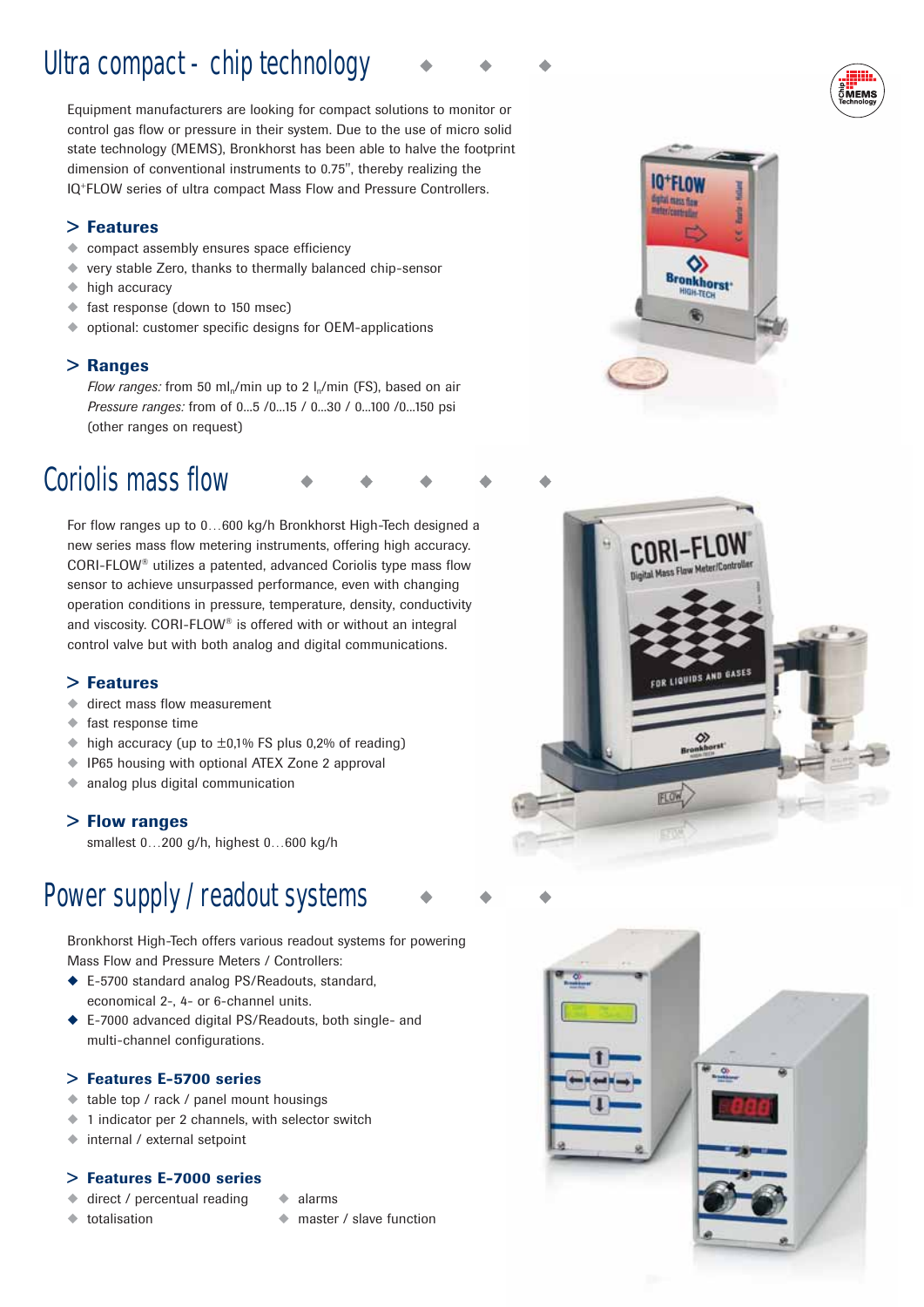# Digital 'multibus' instruments

The product series mentioned in this brochure can be supplied with analog or digital communication. Bronkhorst High-Tech developed their latest digital Mass Flow Meters/Controllers according to the "multibus" principle. The basic pc-board on the instrument contains all of the general functions needed for measurement and control, including alarm, totalization and diagnostic functions. It has analog I/O-signals and also an RS232 connection as a standard feature. In addition to this there is the possibility of integrating an interface board with DeviceNet™, Profibus-DP®, Modbus or FLOW-BUS protocol. The latter is a fieldbus specially designed by Bronkhorst High-Tech for their mass flow metering and control solutions and due to which the company already has over fifteen years of experience with digital communication.

# > General specifications

- ◆ based on a 16-bit micro controller with FLASH memory
- ◆ analog input/output: 0...5 Vdc, 0...10 Vdc, 0...20 mA, 4...20 mA (sourcing)
- ◆ valve output can be monitored
- ◆ 2 LED's for status indication
- ◆ 1 multifunctional switch for digital functions
- ◆ free configuration software for operation and service (through RS232)
- ◆ accuracy +/- 0,5% of reading plus +/- 0,1% full scale (based on actual calibration)
- up to 8 calibration curves

# > Fieldbus options



# DeviceNet<sup>™</sup> FLOW-BUS

# **Modbus**

Software support

Bronkhorst High-Tech offers FLOW-BUS software support for PC/PLC.

- ◆ *FlowDDE:* software tool to interface between digital instruments and Windows software
- ◆ *FlowPlot:* software tool for monitoring and optimizing digital instrument parameters
- ◆ *FlowView:* software tool to operate Bronkhorst digital instruments
- ◆ *FlowFix:* software tool for fieldbus connection of digital instruments

# Other Bronkhorst High-Tech products

In addition to the products mentioned on the previous pages, Bronkhorst High-Tech offers accessories such as filter assemblies, calibration equipment and gas mixing chambers. Please contact our local representatives (see back of the brochure) for more information or visit out internet site www.bronkhorst.com.